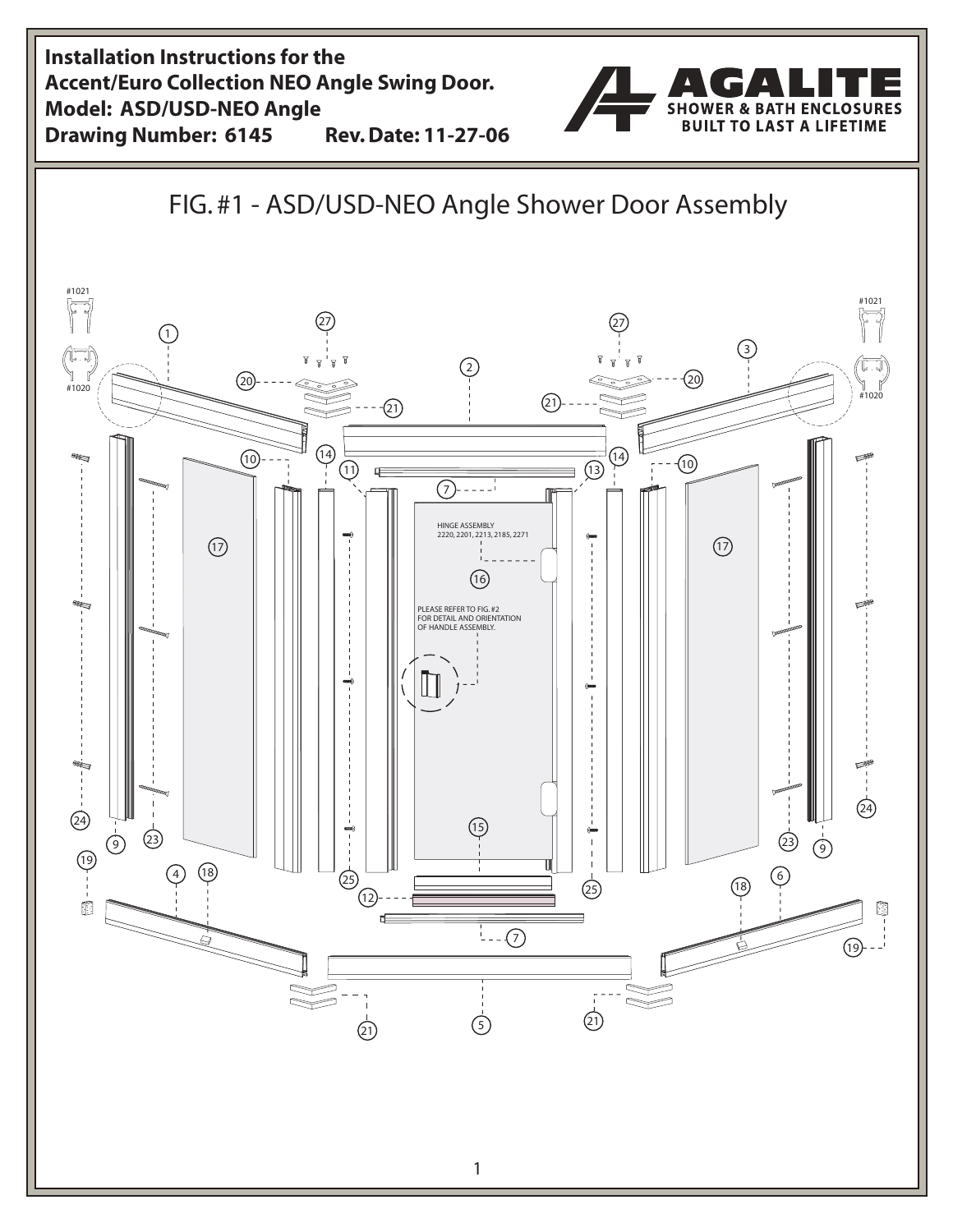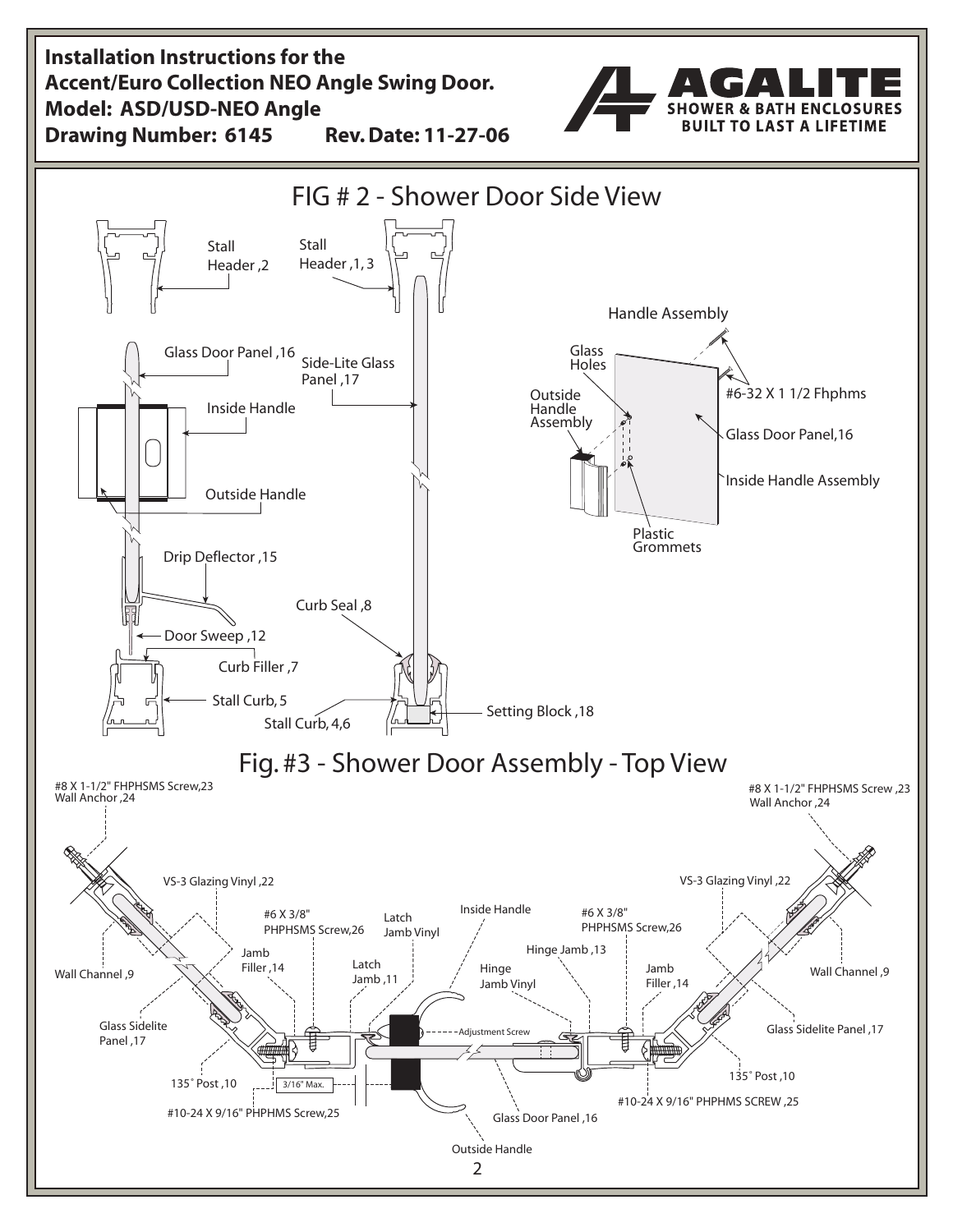**Installation Instructions for the Accent/Euro Collection NEO Angle Swing Door. Model: ASD/USD-NEO Angle SHOWER & BATH ENCLOSURES BUILT TO LAST A LIFETIME Drawing Number: 6145 Rev. Date: 11-27-06** Fig. #4 - Stall Curb Filler Fig. #5 - Notching Fig. #6 Jamb Filler Stall Curb, 4,6 Top of Hinge Jamb , Jamb Filler , Nickel Curb Filler ,7 Stall Curb ,5 Foam Curb Fill Recess Plug, 19 With Sealant Notch Here Fig. #7 Header Filler #1025 Measurements  $\bigwedge_{i=1}^{\infty}$ Notch<sub>1</sub>  $3/16"$ -1/2 Inside **Outside**  $\overline{\phantom{aa}}$ Shower Shower  $\Rightarrow$  $\langle \bigtriangledown z \rangle$ Measure Note: Latch Header / Curb **Hinge** Jamb, Filler, 7 Jamb, 13 65 - ASD/USD NEO Angle Parts List ITEM # PART # DESCRIPTION QTY ITEM # PART # DESCRIPTION QTY 0 / 00 STALL HEADER LEFT SEC. 00 JAMB FILLER 2 | 1021 / 1020 | STALL HEADER CENTER SEC. | | | | | | | 15 | 1009 | DRIP DEFLECTOR | | | | | | | | 0 / 1021 / 1020 STALL HEADER RIGHT SEC.  $\begin{array}{|c|c|c|c|c|c|}\n\hline\n1 & 1 & 6004 & 3004 & 400000 & 400000 & 51000 & 10000 & 10000 & 10000 & 10000 & 10000 & 10000 & 10000 & 10000 & 10000 & 10000 & 10000 & 10000 & 10000 & 10000 & 10000 & 10000 & 1000$ 4 | 1022 | STALL CURB LEFT SEC. | 1 || 16 | 7004 | GLASS DOOR PANEL | 1 5 0 1022 STALL CURB CENTER SEC. 1 0 1 0 17 0 7006 GLASS SIDE LITE PANEL 6 0 STALL CURB RIGHT SEC. 1 0 1 0 3 0 SETTING BLOCK 2 3 3 SETTING BLOCK 7 025 STALL HEADER / CURB FILLER 2 0 19 2204 FOAM CURB PLUG 8 4011 VS-1 CURB SEAL 1 20 2018 135° STALL PLATE 2 9 | 1026 | WALL CHANNEL | 2 | 2 | 21 | 2017 | 135° STALL HEADER / CURB CLIP | 8 10 09 5135° POST 2 2 2 4013 VS-3 GLAZING VINYL 8  $11$ 00 LATCH JAMB 0 #8 X -/ FHPHSMS 6 05 VS-5 LATCH JAMB VINYL 7 /6 WALL ANCHOR 6 12 | 4018 | WV-2 BOTTOM SWEEP | 1 | 25 | 2111 | #10-24 X 9/16 PHPHMS | 6  $13$ 00 HINGE JAMB 6 0 #6 X /8 PHPHSMS 6 0 HINGE 7 0 #6 X /8 FHPHSMS 8 0 HINGE PIN 8 07 #8 X / PHPH TEK 6 2213 HINGE BUSHING 4 4015 VS-5 HINGE JAMB VINYL 1 2185 #8-32 X 7/16 TRUSS HEAD 2 2271 3/16 PLASTIC GROMMET 2 3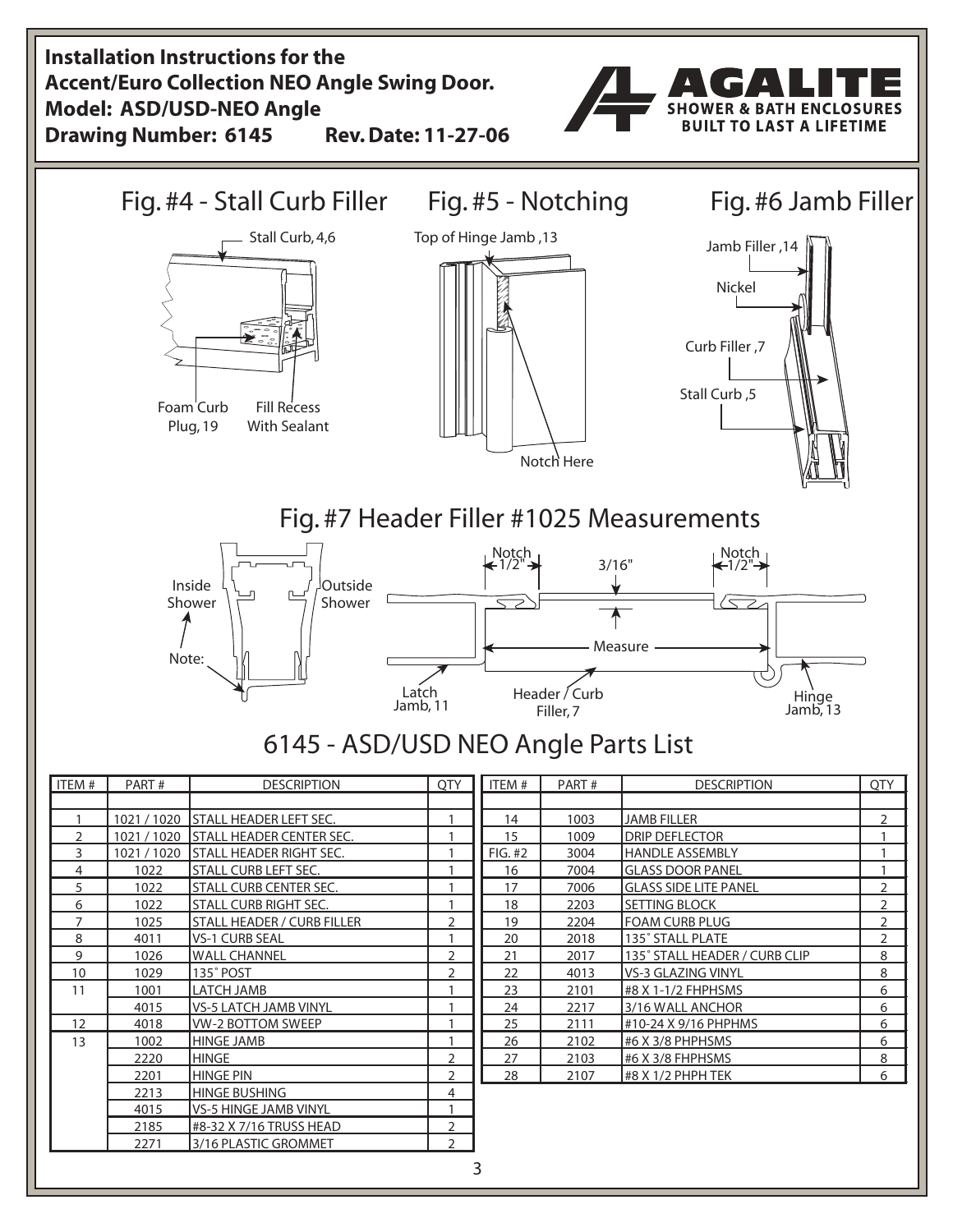**Installation Instructions for the Accent/Euro Collection NEO Angle Swing Door. Model: ASD/USD-NEO Angle Drawing Number: 6145 Rev. Date: 11-27-06**



# 6145 - ASD/USD NEO Angle Assembly Instructions

## **SAFETY WARNING:**

**These installation instructions must be followed to ensure proper operation of the door and to reduce the risk of serious injury. Any deviation from these instructions can result in a serious safety hazard.**

**All exposed ends of aluminum that are rough, sharp or jagged due to the metal being cut, drilled or damaged should be de-burred, smoothed or rounded by the installer before installation. Failure to do so could result in serious injury to the user of the enclosure.**

**Any part of the swinging glass panels hitting any unprotected bathroom obstruction or metal or glass component of the shower door itself, may indicate improper installation and could lead to serious injury. Installers must correct the deficiencies before allowing the door to be used.**



### SPECIAL NOTE:

Drilling holes and anchoring horizontal sills and curbs to thresholds and tub decks is discouraged and is left to your discretion. Using masking tape or double-sided tapes to hold these components down during installation is recommended to minimize the potential for water leaking underneath flooring and onto ceilings below. These instructions do not recommend drilling holes on horizontal surfaces for this reason. Deviating from recommended installation instructions voids the Agalite Lifetime Warranty.

#### STEP 1 - STALL CURB:

NOTE: Your curb sections may have already been cut to size from the factory. If not,

on the shower base, mark the centerline of the unit. Measure each centerline distance and add 3/16" to each sidelite panel measurement and 3/8" to the door measurement. Transfer to the appropriate curb sections, ITEM #4, 5, 6. NOTE: All dimensions on the Curb and Header are measured from the tip, (farthest point), of the 22  $1/2^{\circ}$  miter. Be sure to select the curb that is mitered in the direction for the side that you are measuring. Also, be sure that weep holes are oriented to the inside of the shower. At this time, cut only the curb sections to their installed lengths. Straight cut the butt ends opposite the miter to achieve the finished length. Insert one Curb Plug, ITEM #19, into the straight cut end of each Stall Curb and recess approximately 1/8", see FIGURE #4. Fill each recess with sealant. Take 4-135°Curb Clips, ITEM #21, and assemble the three curb sections, refer to FIGURE #1. Set the curb sections in place over the centerline of shower and temporarily secure in place with masking tape. Insert one Setting Block, ITEM #18, into the curb where each sidelite panel will set, FIGURE #1. With a screwdriver or other appropriate tool, press each of the Curb Plugs with the sealant into each wall sealing the curb ends. Seal the mitered corner so that any water that enters the curbs cannot leak out.

### STEP 2 - WALL CHANNEL:

Set a Wall Channel, ITEM #9, into the Sidelite Panel end of the Stall Curb and against the wall with open edge of channel facing away from wall. Refer to FIGURE #3. Plumb the Wall Channel, then using the wall channel's pre-drilled holes as a template; mark the three installation holes on the wall. Remove Wall Channel and drill holes into the wall with a 3/16" drill bit. If drilling into tile or or other types of masonry material, Agalite recommends the use of a carbide tipped drill bit. Insert one Wall Anchor, ITEM #24, into each hole. Reposition the Wall Channel, and secure with 3 - #8 X 1-1/2" FHPHSMS screws, ITEM #23. Repeat procedure for second Wall Channel.

### STEP 3 - SIDELITE PANEL:

Insert the appropriate Sidelite Glass Panel, ITEM #17, into the curb and slide into the Wall Channel. NOTE: If obscure, frosted or pebbled glass is used, insure that the rough side of the panel faces to the outside. Set a 135° Post into the curb and over the edge of the glass panel. Be sure to line up the outside corner of the post with the curb miter. With a level, plumb the 135° Post and temporarily hold the post in place by glazing the top of the post with a few inches of the VS-3 Glazing Vinyl, ITEM #22. NOTE: (Do not cut the vinyl at this time). Repeat procedure for second Sidelite panel. Measure between the 135° Posts at the curb and cut the Curb Filler, ITEM #7, to this dimension. With the vertical water dam of the Curb Filler to the outside of the shower, firmly snap into place between the posts. Refer to FIGURE #4, for proper orientation. The door assembly will be installed on top of the Curb Filler.

### STEP 4 - STALL HEADER:

NOTE: The center section header only, may be cut to size from the factory. If not, start with the center section Stall Header that sets over the door assembly, ITEM #2. Cut the #1021 header 1/8" longer, than the corresponding center curb section that was already installed in Step 1. If you are using the #1020 Stall Header, cut the header to 3/16" longer than the center section curb. To cut the center section header you must replicate the factory miter of 22-1/2° off of 90°. The long point of the miters will be the finished length. Cut only the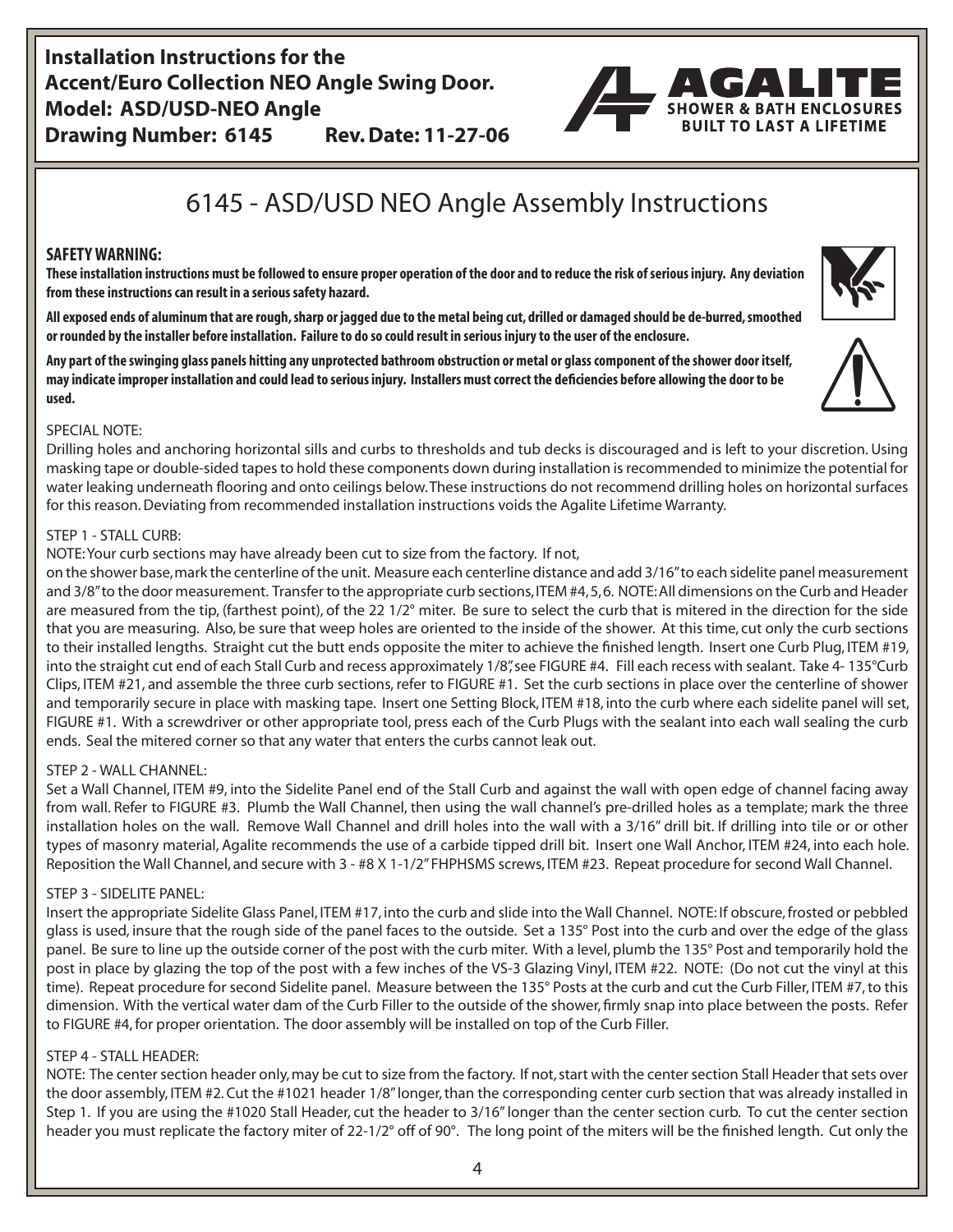**Installation Instructions for the Accent/Euro Collection NEO Angle Swing Door. Model: ASD/USD-NEO Angle Drawing Number: 6145 Rev. Date: 11-27-06**

# **SHOWER & BATH ENCLOSURES BUILT TO LAST A LIFETIME**

# 6145 - ASD/USD NEO Angle Assembly Instructions Cont.

center section at this time. Using a level, plumb the 135° post in both directions. With the post plumb, measure from the outside corner of the post to each wall. Add a 1/8" to this measurement if you are using the #1021 Stall Header, or add 3/16" if you are using the #1020 Stall Header. Mark this dimension on a Header section, ITEM #1 or ITEM #3. NOTE: All dimensions on the header and curb are measured from the tip, (the farthest point) of the 22 1/2° miter. Be sure to select the header that is mitered in the right direction for the side that you are measuring. At this time, cut the header to length by cutting the butt end opposite the miter to achieve the finished length. Repeat this procedure for the second header section. Assemble the left, center, and right header sections with 4 - 135° Header Clips, ITEM #21, and 2- 135° Header Plates, ITEM #20. Do this by drilling through the holes in the plate into the headers with a #32 wire gauge drill bit. Secure with 8 - #6 X 3/8" FHPHSMS screws, ITEM #27. Refer to FIGURE #1. Set headers in place over the vertical posts. Secure the header assembly to the vertical posts from the inside of the shower by drilling through the headers into each vertical post with a #32 wire gauge drill bit. Start with the Wall Channels at the Back wall, then the 135° Posts. Be very careful not to drill or screw into the glass panels. The panels can be moved side to side while drilling. Secure the headers with 4 - #6 X 3/8" PHPHSM screws, ITEM #26. The bottom of both 135° Posts are secured by drilling through the Stall Curb into the Post with the same #32 wire gauge drill bit. Secure with 2- #6 X 3/8" PHPHSMS screws, ITEM #26. After attachment is complete, center the sidelite panels between the posts and glaze the verticals with 8 strips of VS-3 vinyl, ITEM #22, and 4 strips of VS-4 Curb Seal, ITEM #8. NOTE: The vinyl seals are designed to be tight to provide maximum water protection, and minimize shrinkage due to temperature extremes. If it becomes difficult to push the vinyl in place, lubricate it with glass cleaner. This will allow easy installation then will evaporate leaving the vinyl tight and smooth. SPECIAL NOTE: Do not use any type of grease, oils, or silicone sprays as these will harm the vinyl and will stay in place long after the installation is complete compromising safety as well as water protection. Finish this step by installing both Jamb Fillers, ITEM #14, to the 135° Posts as follows: Position the closed edge of the Jamb Filler to the 135° Post with the bottom of the filler resting on top of the Curb Filler. Secure the filler to the post with 3 - #10-24 X 9/16" PHPHMS screws, ITEM #25. Refer to FIGURE #3. CAUTION: Do not over tighten the screws.

# STEP 5 - DRIP DEFLECTOR:

Take the Door Sweep, ITEM #12, and slide it into the bottom of the Drip Deflector, ITEM #15, as shown in FIGURE #2. A mild solution of soapy water will help if the sweep is difficult to pull through. The vinyl sweep has a memory when it is stretched, so be sure to work the sweep back and forth after it is drawn into the deflector. Trim the vinyl leaving 1/4" of the Door Sweep protruding from each end. Set the door assembly on its top on a cushion or pad, so that the bottom of the door is up. Set the Drip Deflector over the bottom edge of the door with the deflector portion to the inside of the shower. With a mallet or block of wood, gently tap the deflector over the edge of the door panel as far as it will go. In most cases, the glass thickness is enough to hold the Drip Deflector in place for the life of the door. In some circumstances the glass may be slightly thinner, depending on the type of glass being used, or the manufacturer of the glass its self. In these cases, the corners of the Deflector may be "pinched" to hold the Deflector in place, or simply inject a small amount of caulking into the channel where the glass will fit to maximize the holding power of the Deflector. NOTE: Only a small amount of caulking is necessary, too much caulking will be squeezed out during adjustment. It will be readjusted later. Make sure that the Drip Deflector does not protrude past the edge of the glass on the handle side.

# STEP 6 - DOOR ASSEMBLY:

Measure the distance from the top horizontal surface of the Curb Filler, the surface that the Jamb Fillers are setting on, to the bottom of the Header assembly. Transfer this dimension to the hinge jamb, measuring from the bottom and make your mark at the top of the jamb. Insert a hacksaw into the notch that is at the top of the hinge jamb and continue the notch down to the mark you made, then notch off. This procedure can be performed while still attached to the glass panel. See FIGURE #5. DOOR ADJUSTMENT: The net opening for this model is the dimension between the 135° Posts (the same dimension that the Curb Filler was cut to). Adjustment should be made by adjusting the Hinge Jamb first, then the Latch Jamb, approximately the same off both Jamb Fillers. Slide the door assembly over the appropriate Jamb Filler and move it to the determined dimension off the 135° Post. Use a small level placed along the top horizontal edge of the glass to level the door. From the inside of the shower, screw through the top pilot hole in the Hinge Jamb into the Jamb Filler with 1 - #8 X ½ PHPHTEK screw, ITEM #28. The door will hold in place with only the top screw installed. Next, re-level the door and screw through the middle and bottom holes with 2 - #8 X ½ PHPHTEK screws, ITEM #28.

# STEP 7 - LATCH JAMB:

Slide the Latch Jamb, ITEM# 11, in place over the appropriate Jamb Filler and up into the header. Do not secure the Latch Jamb at this time. Move the door to the closed position, pulling the Latch Jamb off enough so that it stops the door. With the door closed, the reveal